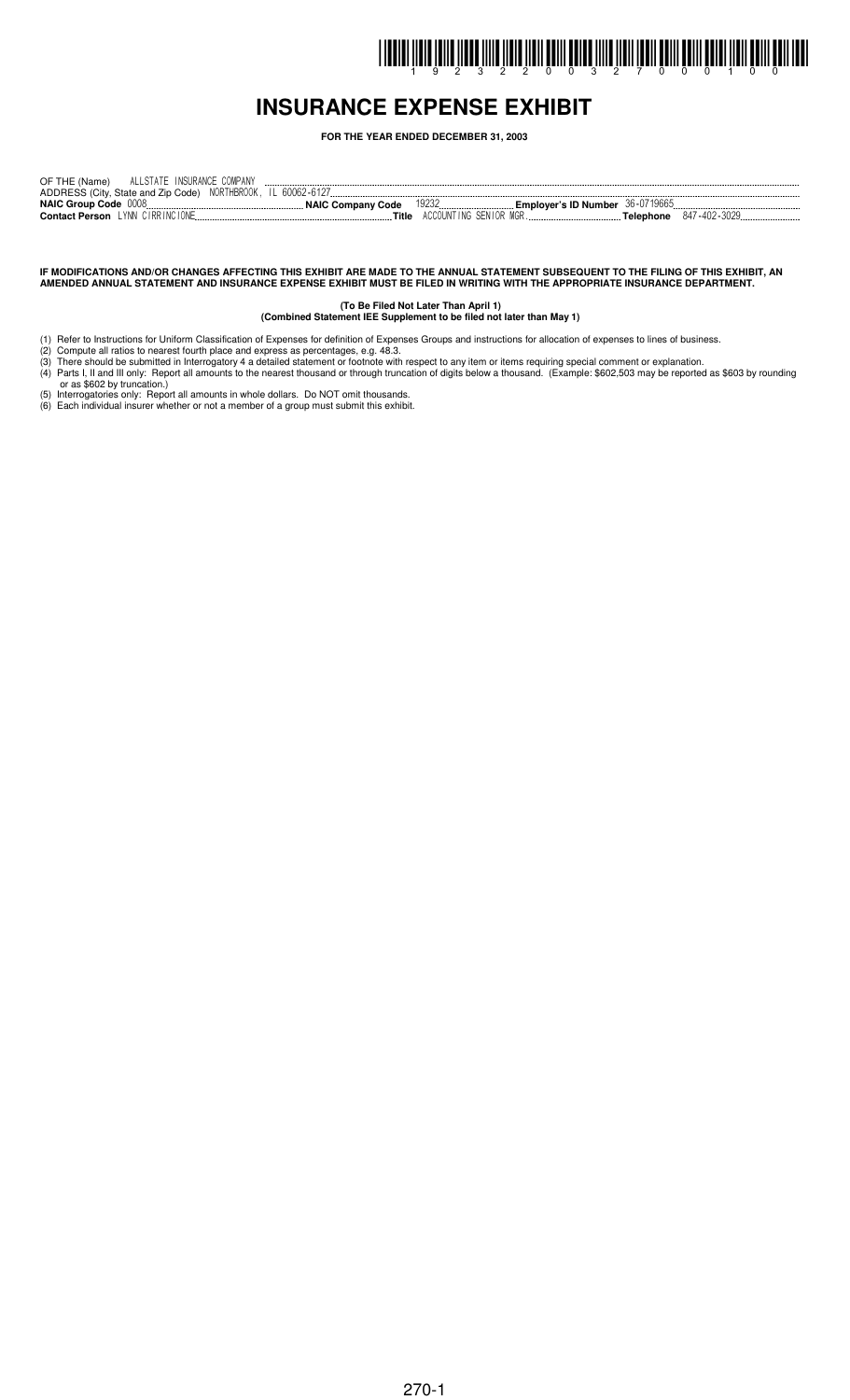# **INTERROGATORIES**

| 1. Change in reserve for deferred maternity and other similar benefits to be reflected in:                                                      |                  |  |
|-------------------------------------------------------------------------------------------------------------------------------------------------|------------------|--|
|                                                                                                                                                 |                  |  |
|                                                                                                                                                 |                  |  |
|                                                                                                                                                 | [X]              |  |
| 2. Indicate amounts received from securities subject to proration for federal tax purposes. Report amounts in whole dollars only:               |                  |  |
|                                                                                                                                                 |                  |  |
|                                                                                                                                                 |                  |  |
|                                                                                                                                                 |                  |  |
|                                                                                                                                                 |                  |  |
|                                                                                                                                                 |                  |  |
| 3. Indicate amounts shown in the Annual Statement for the following items. Report amounts in whole dollars only:                                |                  |  |
|                                                                                                                                                 |                  |  |
|                                                                                                                                                 |                  |  |
| 4.1 The information provided in the Insurance Expense Exhibit will be used by many persons to estimate the allocation of expenses and profit    | Yes [ ] No [ X ] |  |
| 4.2 Are items allocated to lines of business in Parts II and III using methods not defined in the instructions? An extended statement may be    | Yes [X ] No [ ]  |  |
| 4.3 If yes, explain:<br>The Miscellaneous tases unassigned reflected on the Parts II, and III are tax expenses that were incurred in states and |                  |  |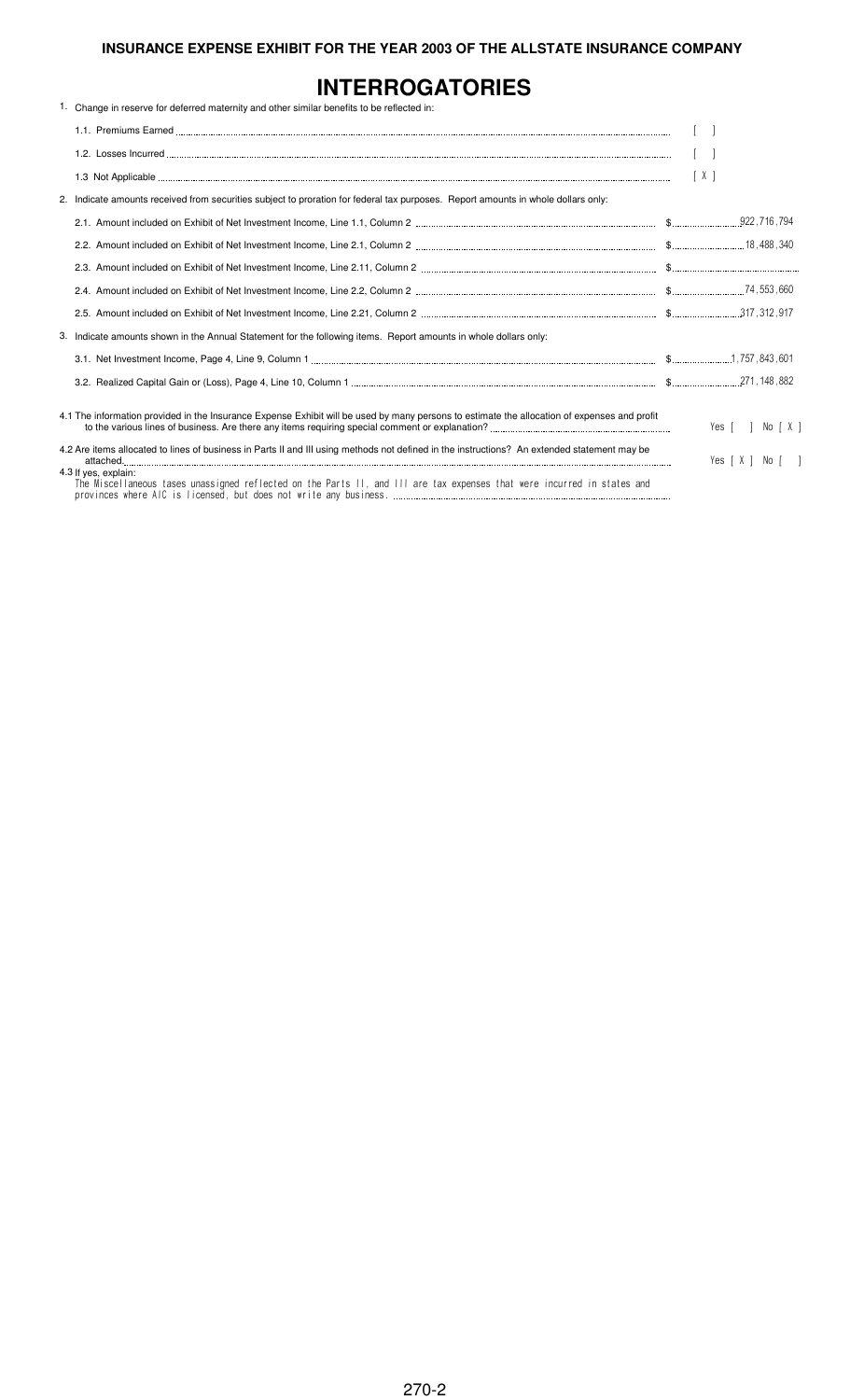# **PART I - ALLOCATION TO EXPENSE GROUPS**

|     |                                                     |                 | (000 OMITTED)      |                                    |                   |            |               |
|-----|-----------------------------------------------------|-----------------|--------------------|------------------------------------|-------------------|------------|---------------|
|     |                                                     | 1               |                    | <b>Other Underwriting Expenses</b> |                   | 5          | 6             |
|     |                                                     |                 | $\overline{c}$     | 3                                  | 4                 |            |               |
|     |                                                     |                 | Acquisition, Field |                                    |                   |            |               |
|     |                                                     |                 | Supervision and    |                                    |                   |            |               |
|     | <b>Operating Expense</b>                            | Loss Adjustment | Collection         | General                            | Taxes, Licenses   | Investment | Total         |
|     | Classifications                                     | Expense         | Expenses           | Expenses                           | and Fees          | Expenses   | Expenses      |
|     |                                                     |                 |                    |                                    |                   |            |               |
|     | 1. Claim adjustment services:                       |                 |                    |                                    |                   |            |               |
|     |                                                     |                 |                    |                                    |                   |            |               |
|     |                                                     |                 |                    |                                    |                   |            |               |
|     |                                                     |                 |                    |                                    |                   |            | .309,915      |
|     |                                                     | 207,476         |                    |                                    |                   |            | 207,476       |
|     |                                                     |                 |                    |                                    |                   |            |               |
|     | 1.4 Net claim adjustment services                   |                 |                    |                                    |                   |            |               |
|     |                                                     |                 |                    |                                    |                   |            |               |
|     |                                                     |                 |                    |                                    |                   |            |               |
|     | 2. Commission and brokerage:                        |                 |                    |                                    |                   |            |               |
|     |                                                     |                 |                    |                                    |                   |            |               |
|     | 2.2 Reinsurance assumed excluding                   |                 |                    |                                    |                   |            |               |
|     |                                                     |                 |                    |                                    |                   |            |               |
|     | 2.3 Reinsurance ceded excluding                     |                 |                    |                                    |                   |            |               |
|     |                                                     |                 |                    |                                    |                   |            |               |
|     |                                                     |                 |                    |                                    |                   |            |               |
|     |                                                     |                 |                    |                                    |                   |            |               |
|     |                                                     |                 |                    |                                    |                   |            |               |
|     |                                                     |                 |                    |                                    |                   |            |               |
|     |                                                     |                 |                    |                                    |                   |            |               |
|     | 2.7 Policy and membership fees                      |                 |                    |                                    |                   |            |               |
|     |                                                     |                 |                    |                                    |                   |            |               |
|     | 2.8 Net commission and brokerage (Lines             |                 |                    |                                    |                   |            |               |
|     |                                                     |                 |                    |                                    |                   |            |               |
|     |                                                     |                 |                    |                                    |                   |            |               |
|     |                                                     |                 |                    |                                    |                   |            |               |
|     |                                                     |                 |                    |                                    |                   |            |               |
|     |                                                     |                 |                    |                                    |                   |            |               |
|     |                                                     |                 |                    |                                    |                   |            |               |
|     |                                                     |                 |                    |                                    |                   |            |               |
|     |                                                     |                 |                    |                                    |                   |            |               |
|     | 8. Salary related items:                            |                 |                    |                                    |                   |            |               |
|     |                                                     |                 |                    |                                    |                   |            |               |
|     |                                                     |                 |                    |                                    |                   |            |               |
|     |                                                     |                 |                    |                                    |                   |            |               |
|     |                                                     |                 |                    |                                    |                   |            |               |
|     |                                                     |                 |                    | 4,932                              |                   |            |               |
|     |                                                     |                 |                    |                                    |                   |            |               |
|     |                                                     |                 |                    |                                    |                   |            |               |
|     |                                                     |                 |                    | 21,268                             |                   |            | 126,083       |
|     |                                                     |                 |                    |                                    |                   |            |               |
|     |                                                     |                 |                    |                                    |                   |            |               |
|     | 15. Cost or depreciation of EDP equipment and       |                 |                    |                                    |                   |            |               |
|     |                                                     |                 |                    |                                    | $\frac{1}{6,429}$ |            | 326,529       |
|     |                                                     |                 |                    |                                    |                   |            |               |
|     |                                                     |                 |                    |                                    |                   |            |               |
|     | 17. Postage, telephone and telegraph,               |                 |                    |                                    |                   |            |               |
|     |                                                     |                 |                    |                                    |                   | 445        | .298,653<br>. |
|     |                                                     | 2,597           | 6,689              | 36,595                             |                   | 1,236      | 47, 117       |
|     |                                                     |                 |                    |                                    |                   |            |               |
| 19. |                                                     |                 | .1,028,502         | 1,021,993                          |                   | 40,911     | 3,777,017     |
|     | 20. Taxes, licenses and fees:                       |                 |                    |                                    |                   |            |               |
|     | 20.1 State and local insurance taxes                |                 |                    |                                    |                   |            |               |
|     | deducting guaranty association                      |                 |                    |                                    |                   |            |               |
|     |                                                     |                 |                    |                                    |                   |            |               |
|     |                                                     |                 |                    |                                    | 549,725           |            | 549,725       |
|     | 20.2 Insurance department licenses and              |                 |                    |                                    |                   |            |               |
|     | fees                                                |                 |                    |                                    | .7.099            |            | 7.099         |
|     | 20.3 Gross guaranty association                     |                 |                    |                                    |                   |            |               |
|     |                                                     |                 |                    |                                    | .51.499           |            | .51,499       |
|     | 20.4 All other (excluding Federal and               |                 |                    |                                    |                   |            |               |
|     | foreign income and real estate)                     |                 |                    |                                    | 15,722            |            | 15,722        |
|     |                                                     |                 |                    |                                    |                   |            |               |
|     | 20.5 Total taxes, licenses and fees                 |                 |                    |                                    |                   |            |               |
|     |                                                     |                 |                    |                                    | 624,044           |            | .624,044      |
|     |                                                     |                 |                    |                                    |                   | 34,292     | .34,292       |
|     |                                                     |                 |                    |                                    |                   | 11,150     | 11,150        |
|     |                                                     |                 |                    |                                    |                   |            |               |
|     | 23. Reimbursements by uninsured accident            | XX              | XX                 | XX                                 | XX                | XXX.       | XXX.          |
|     |                                                     |                 |                    |                                    |                   |            |               |
|     | 24. Aggregate write-ins for Miscellaneous           |                 |                    |                                    |                   |            |               |
|     |                                                     | 275,239         | 45,810             | 189,529                            |                   | 4,448      | 515,026       |
|     | 25. TOTAL EXPENSES INCURRED                         | 2,675,173       | 3,878,309          | 1,211,522                          | 624,044           | 90,802     | 8,479,850     |
|     |                                                     |                 |                    |                                    |                   |            |               |
|     | <b>DETAILS OF WRITE-INS</b>                         |                 |                    |                                    |                   |            |               |
|     | 2401. Outside clerical/professional services314,105 |                 | .64.372            | .135,478                           |                   | .3.373     | .517,327      |
|     |                                                     | 9               |                    | .47,249                            |                   |            | .47,258       |
|     |                                                     |                 |                    |                                    |                   |            |               |
|     | 2403. Miscellaneous income and expense              |                 | (6,607)            | .41,502                            |                   |            | 49,324        |
|     | 2498. Summary of remaining write-ins for Line 24    |                 |                    |                                    |                   |            |               |
|     |                                                     | (52, 229)       | (11, 955)          | (34,700)                           |                   |            | (98, 883)     |
|     | 2499. TOTALS (Lines 2401 thru 2403 plus 2498)       |                 |                    |                                    |                   |            |               |
|     | (Line 24 above)                                     | 275,239         | 45,810             | 189,529                            |                   | 4,448      | 515,026       |
|     |                                                     |                 |                    |                                    |                   |            |               |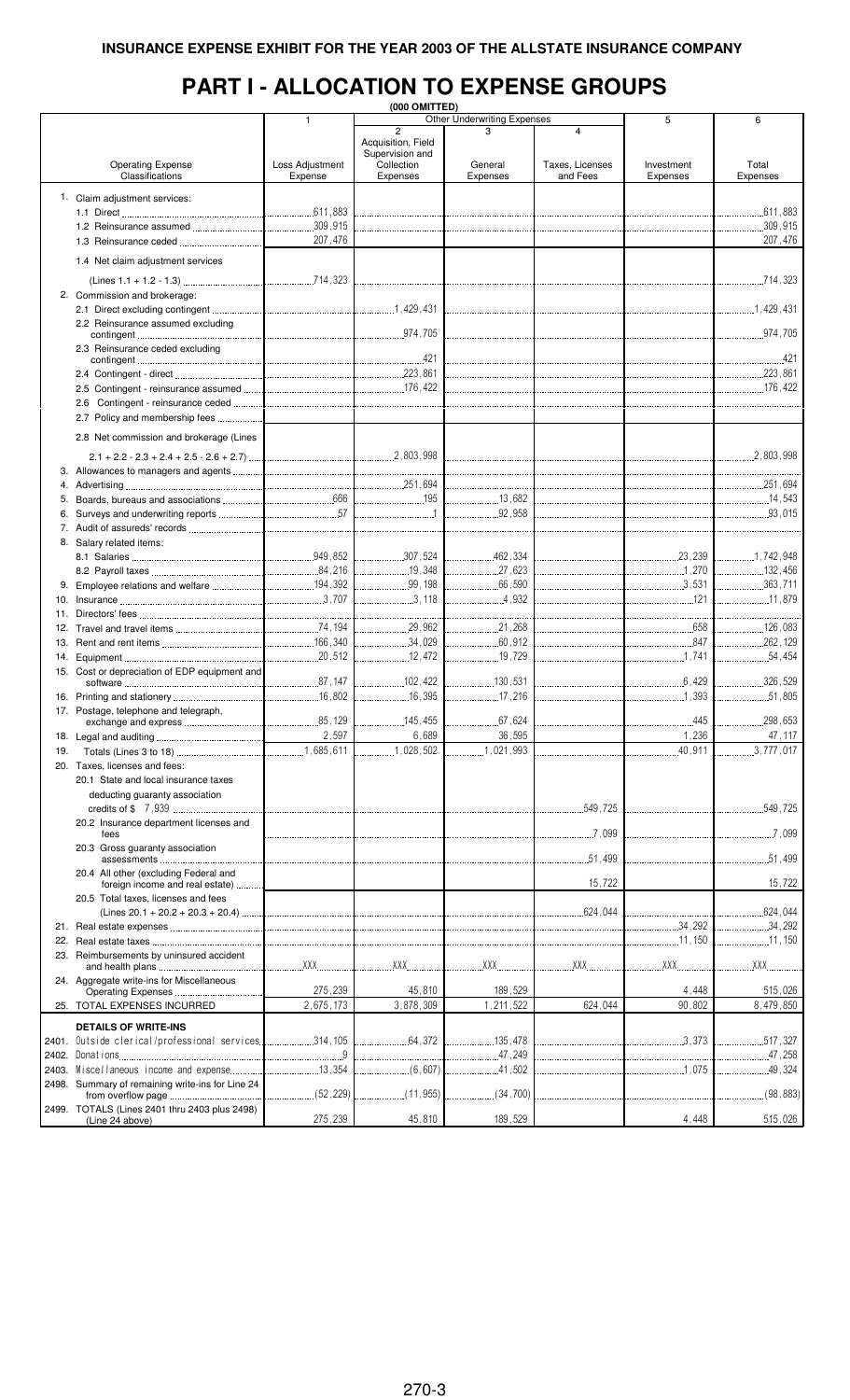### **PART II - ALLOCATION TO LINES OF BUSINESS NET OF REINSURANCE**

|                   |                                                                         |                                             |                                 |                                                  | (000 OMITTED)   |                                                   |       |                                                   |                 |                                                      |                |                                          |               |                                                    |                    |                                                           |                                   |                                               |                |                                                                |               |                    |               |
|-------------------|-------------------------------------------------------------------------|---------------------------------------------|---------------------------------|--------------------------------------------------|-----------------|---------------------------------------------------|-------|---------------------------------------------------|-----------------|------------------------------------------------------|----------------|------------------------------------------|---------------|----------------------------------------------------|--------------------|-----------------------------------------------------------|-----------------------------------|-----------------------------------------------|----------------|----------------------------------------------------------------|---------------|--------------------|---------------|
|                   | PREMIUMS, LOSSES, EXPENSES, RESERVES<br>AND PROFITS, AND PERCENTAGES TO | Premiums Written<br>(Pg. 8, Pt. 1B, Col. 6) |                                 | <b>Premiums Earned</b><br>(Pg. 6, Pt. 1, Col. 4) |                 | Dividends to<br>Policyholders<br>(Pg. 4, Line 17) |       | <b>Incurred Loss</b><br>(Pg. 9, Pt. 2,<br>Col. 7) |                 | Defense and Cost<br>Containment<br>Expenses Incurred |                | Adjusting and Other<br>Expenses Incurred |               | <b>Unpaid Losses</b><br>(Pg. 10, Pt. 2A,<br>Col. 8 |                    | Defense and Cost<br>Containment<br><b>Expenses Unpaid</b> |                                   | Adjusting and Other<br><b>Expenses Unpaid</b> |                | <b>Unearned Premium</b><br>Reserves<br>(Pg. 7, Pt. 1A, Col. 5) |               | Agents' Balances   |               |
|                   | PREMIUMS EARNED FOR BUSINESS NET OF<br><b>REINSURANCE</b>               | - 1                                         | $\overline{2}$<br>$\frac{1}{2}$ | 3                                                |                 | -5                                                | 6     | $\overline{7}$                                    | 8               | <b>q</b>                                             | 10             | 11                                       | 12            | 13                                                 | 14                 | 15                                                        | 16                                | 17                                            | 18             | 19                                                             | 20            | 21                 | 22            |
|                   | Fire                                                                    | Amount<br>.90.792                           | <b>XXX</b>                      | Amount<br>94.018                                 | $\%$<br>.100.0  | Amount                                            |       | Amount<br>.49.888                                 | $\%$<br>.53.    | Amount<br>.2.350                                     | .2.5           | Amount<br>.4,556                         | 4.8           | Amount<br>.21.158                                  | .22.5              | Amount<br>.77                                             | $\frac{1}{2}$<br>$\overline{0}$ . | Amount<br>.1.027                              | $\%$<br>$-1$ . | Amount<br>44.399                                               | $\%$<br>47.2  | Amount<br>.14.258  | $\%$<br>.15.2 |
| -1.<br>2.1        | Allied Lines                                                            | .83,107                                     | XXX.                            | .83,200                                          | .100.0          |                                                   |       | .29,686                                           | .35.7           | .933                                                 |                | .8,085                                   | .9.7          | .11, 165                                           | .13.4              | .563                                                      | .0.7                              | .1,792                                        | .2.2           | .43,223                                                        | .52.0         | .13,051            | .15.7         |
| 2.2               | Multiple Peril Crop.                                                    |                                             | XXX.                            |                                                  | .100.c          |                                                   |       |                                                   |                 |                                                      |                |                                          |               |                                                    |                    |                                                           |                                   |                                               |                |                                                                |               |                    |               |
| 2.3               | Federal Flood                                                           | (500)                                       | XXX.                            | (500)                                            | .100.1          |                                                   |       |                                                   |                 |                                                      |                | .4.499                                   | (899.9)       |                                                    |                    |                                                           |                                   | 1,008                                         | (201.6)        |                                                                |               | (79)               | .15.7         |
| 3.                | Farmowners Multiple Peril                                               |                                             | <b>XXX</b>                      |                                                  | 100.0           |                                                   |       | .38                                               |                 |                                                      |                |                                          |               | .142                                               |                    |                                                           |                                   |                                               |                |                                                                |               |                    |               |
|                   | Homeowners Multiple Peril                                               | .5.335.998                                  | <b>XXX</b>                      | 5.095.323                                        | 100.0           | (3)                                               | (0.0) | .2.820.059                                        | 55.3            | .114.411                                             | 2.2            | .374.849                                 | 7.4           | .1.494.516                                         | 29.3               | 156.135                                                   | 3.1                               | .98,429                                       | 1.9            | .2.811.282                                                     | 55.2          | .837.943           | .16.4         |
| 5.1               | <b>Commercial Multiple Peril</b>                                        |                                             |                                 |                                                  |                 |                                                   |       |                                                   |                 |                                                      |                |                                          |               |                                                    |                    |                                                           |                                   |                                               |                |                                                                |               |                    |               |
|                   | (Non-Liability Portion).                                                | .361,037                                    | XXX.                            | 325,791                                          | .100.c          |                                                   |       | .202,717                                          | .62.2           | .2,111                                               | .0.6           | .26,700                                  | 8.2           | 61,481                                             | 18.9               | 2.705                                                     | 0.8                               | 5.904                                         | .1.8           | .186,365                                                       | 57.2          | .56.696            | .17.4         |
|                   | 5.2 Commercial Multiple Peril                                           |                                             |                                 |                                                  |                 |                                                   |       |                                                   |                 |                                                      |                |                                          |               |                                                    |                    |                                                           |                                   |                                               |                |                                                                |               |                    |               |
|                   | (Liability Portion).                                                    | 149.871                                     | XXX.                            | .137,767                                         | .100.c          |                                                   |       | .22,490                                           | .16.3           | .31,260                                              | .22.7          | 4.317                                    | 3.1           | .92,622                                            | 67.2               | .42,090                                                   | .30.6                             | .6.654                                        | .4.8           | .75,604                                                        | .54.9         | .23.535            | .17.1         |
| 6.                | Mortgage Guaranty                                                       |                                             | XXX.                            |                                                  | .100.0          |                                                   |       |                                                   |                 |                                                      |                |                                          |               |                                                    |                    |                                                           |                                   |                                               |                |                                                                |               |                    |               |
| 8.                | Ocean Marine                                                            | 5.730                                       | XXX.                            | 5.853                                            | 100.0           |                                                   |       | 1.669                                             | .28.5           | .79                                                  | .1.3           | .651                                     | .11.1         | 2.118                                              | .36.2              | .56                                                       | .1.0                              | .191                                          | .3.3           | 2.494                                                          | 42.6          | .900               | .15.4         |
| 9.                | <b>Inland Marine</b>                                                    | .204,475                                    | XXX.                            | .202,271                                         | .100.c          |                                                   |       | .72,908                                           | .36.0           | .857                                                 | 0.4            | .21,839                                  | .10.8         | 19,358                                             | 9.6                | .696                                                      | 0.3                               | .4.182                                        | 2.1            | .99,707                                                        | 49.3          | 32,110             | .15.9         |
| 10.               | Financial Guaranty                                                      |                                             | .XXX.                           |                                                  | .100.0          |                                                   |       |                                                   |                 |                                                      |                |                                          |               |                                                    |                    |                                                           |                                   |                                               |                |                                                                |               |                    |               |
| 11.               | Medical Malpractice                                                     |                                             | XXX.                            |                                                  | 100.0           |                                                   |       | (179)                                             |                 | (9)                                                  |                | (12)                                     |               | 2.928                                              |                    | .397                                                      |                                   | 44                                            |                |                                                                |               |                    |               |
| 12.               | Earthquake                                                              | 44.297                                      | XXX.                            | 41.485                                           | 100.1           |                                                   |       | 19.139                                            | 46.1            | 4.991                                                | 12.0           | .11.779                                  | 28.4          | 23.238                                             | 56.0               | 6 144                                                     | 148                               | 9.714                                         | 23.4           | 23.097                                                         | 55.7          | 6.956              | 16.8          |
| 13.               | Group A & H (See Interrogatory 1)                                       |                                             | XXX.                            |                                                  | .100.0          |                                                   |       |                                                   |                 |                                                      |                |                                          |               | .31                                                |                    |                                                           |                                   |                                               |                |                                                                |               |                    |               |
| 14.               | Credit A & H                                                            | .631                                        | XXX.                            | .2.355                                           | .100.1          |                                                   |       | .609                                              | .25.9           |                                                      |                |                                          |               | .961                                               | .40.8              |                                                           |                                   | $\Delta$                                      | 1.7            | .244                                                           | .10.3         | .99                | .4.2          |
| 15.               | Other A & H (See Interrogatory 1).                                      |                                             | XXX.                            |                                                  | 100.0           |                                                   |       |                                                   |                 |                                                      |                |                                          |               | .36                                                |                    |                                                           |                                   |                                               |                |                                                                |               |                    |               |
| 16.               | Workers' Compensation                                                   | (364)                                       | <b>XXX</b>                      | (177)                                            | .100.c          |                                                   |       | (1.681)                                           | .948.3          | .347                                                 | (195.8)        | (297)                                    | .167.7        | .129,224                                           | (72, 903.9)        | .2.455                                                    | (1, 385.1)                        | .4,571                                        | (2, 578.8)     | (967)                                                          | .545.4        | (57)               | .32.2         |
| 17.               | Other Liability                                                         | .92.289                                     | <b>XXX</b>                      | 91.887                                           | .100.c          |                                                   |       | 46.439                                            | .50.5           | .41,595                                              | .45.3          | .7.969                                   | .8.7          | 464.801                                            | .505.8             | .83,360                                                   | .90.7                             | .17.794<br>.33,394                            | .19.4          | 45,492                                                         | .49.5         | 14.493             | .15.8         |
| 18.               | <b>Products Liability</b><br>19.1,19.2 Private Passenger Auto Liability | .5.356<br>.9.300.886                        | XXX.                            | .5.416<br>.9.184.704                             | .100.c<br>100.0 | (5)                                               | (0.0) | .426,720<br>.5.790.354                            | .879.4<br>.63.0 | .90.561<br>.376.602                                  | ,672.2         | .15,853<br>.958,866                      | .292.7        | 1,031,108<br>.7.014.422                            | .19.039.4<br>.76.4 | .173,752<br>1,500,106                                     | .3.208.3                          | .675.987                                      | .616.6         | .1.401                                                         | .25.9<br>27.7 | .841<br>.1.460.572 | 15.5<br>.15.9 |
|                   | <b>Commercial Auto Liability</b>                                        | .378,260                                    | XXX.                            | .360,700                                         | 100.0           |                                                   |       | .244,863                                          | .67.9           | .22,256                                              | .4.1<br>.6.2   | .27,301                                  | .10.4<br>.7.6 | .404,597                                           | .112.2             | 50,610                                                    | .16.3<br>.14.0                    | .13,627                                       | .7.4<br>.3.8   | .2,543,381<br>.185,455                                         | .51.4         | .59,400            | .16.5         |
| 19.3,19.4<br>21.1 | Private Pass. Auto Physical Damage                                      | .6,734,144                                  | XXX.<br>XXX.                    | .6,713,844                                       | 100.0           | (4)                                               | (0.0) | .3,480,888                                        | .51.8           | .24,114                                              | .0.4           | .480,317                                 | .7.2          | .212,914                                           | 3.2                | .8.003                                                    | .0.1                              | .54,679                                       | 0.0.8          | 1,779,636                                                      | .26.5         | .1,057,502         | .15.8         |
| 21.2              | Commercial Auto Physical Damage                                         | .169.992                                    | XXX.                            | .167,214                                         | 100.0           |                                                   |       | 73.045                                            | .43.7           | 476                                                  | .0.3           | .12,268                                  | .7.3          | .5.072                                             | 3.0                | .83                                                       | $0.0$ .                           | 1,237                                         | 0.7            | .83,633                                                        | .50.0         | 26,695             | 16.0          |
| 22.               | Aircraft (all perils).                                                  | . 54                                        | XXX.                            | 54                                               | 100.0           |                                                   |       | (440)                                             | (807.2)         | 219                                                  | .402.6         | $\ldots(6)$                              | (11.8)        | 16,411                                             | .30.126.7          | .102                                                      | .187.8                            | .24                                           | 44.0           | .26                                                            | 46.9          |                    | 15.5          |
| 23.               | Fidelity                                                                | 396                                         | XXX.                            | 374                                              | .100.1          |                                                   |       | 145                                               | .38.6           |                                                      | 1.4            | 61                                       | .16.4         | 125                                                | 33.5               | - 7                                                       | 1.9                               |                                               | 2.0            | 195                                                            | 52.0          | 62                 | .16.6         |
| 24.               | Surety                                                                  |                                             | XXX.                            | .336                                             | .100.0          |                                                   |       | 2,680                                             | 798.0           | .23                                                  | .7.0           |                                          | 2.6           | (15, 017)                                          | (4.470.9)          | 143                                                       | .42.7                             | 47                                            | 13.9           | 415                                                            | .123.6        |                    | 0.2           |
| 26.               | Burglary and Theft.                                                     | 1.184                                       | XXX.                            | .1.202                                           | 100.1           |                                                   |       | .603                                              | .50.2           |                                                      | 0 <sub>1</sub> | .406                                     | .33.8         | .104                                               | 8.7                |                                                           | 0.1                               | 12                                            | 1.0            | 590                                                            | .49.1         | 186                | .15.5         |
| 27.               | Boiler and Machinery.                                                   |                                             | XXX.                            |                                                  | .100.0          |                                                   |       | (106)                                             |                 |                                                      |                | .204                                     |               | .215                                               |                    |                                                           |                                   | 40                                            |                |                                                                |               |                    |               |
| 28.               | Credit                                                                  |                                             | XXX.                            |                                                  | .100.0          |                                                   |       |                                                   |                 |                                                      |                |                                          |               |                                                    |                    |                                                           |                                   |                                               |                |                                                                |               |                    |               |
| 29.               | International                                                           |                                             | XXX.                            |                                                  | 100.0           |                                                   |       |                                                   |                 |                                                      |                |                                          |               |                                                    |                    |                                                           |                                   |                                               |                |                                                                |               |                    |               |
|                   | 30,31,32. Reinsurance - Nonproportional                                 |                                             |                                 |                                                  |                 |                                                   |       |                                                   |                 |                                                      |                |                                          |               |                                                    |                    |                                                           |                                   |                                               |                |                                                                |               |                    |               |
|                   | Assumed                                                                 | .2.592                                      | XXX.                            | .2.592                                           | .100.c          |                                                   |       | 2.776                                             | .107.           | 934                                                  | .36.0          |                                          |               | .36,602                                            | .1.412.            | .1.834                                                    | .70.8                             |                                               |                |                                                                |               | 407                | .15.7         |
|                   | Aggregate write-ins for Other Lines of                                  |                                             |                                 |                                                  |                 |                                                   |       |                                                   |                 |                                                      |                |                                          |               |                                                    |                    |                                                           |                                   |                                               |                |                                                                |               |                    |               |
|                   | <b>Business</b>                                                         | .1.660                                      | <b>XXX</b>                      | .9.740                                           | .100.0          |                                                   |       | .7.212                                            | .74.1           | .205                                                 | .2.1           | .637                                     | .6.5          | .229                                               | .2.3               |                                                           |                                   |                                               |                | .9,625                                                         | .98.8         | .261               | .2.7          |
| 34.               | TOTAL (Lines 1 through 33)                                              | 22,961,893                                  | <b>XXX</b>                      | 22.525.448                                       | 100.0           | (12)                                              | (0.0) | 13,292,537                                        | 59.0            | 714,323                                              | 3.2            | 1.960.850                                | 8.7           | 11.030.560                                         | 49.0               | 2,029,321                                                 | 9.0                               | 930.406                                       | 4.1            | 7.935.295                                                      | 35.2          | 3.605.839          | 16.0          |
|                   | <b>DETAILS OF WRITE-INS</b>                                             |                                             |                                 |                                                  |                 |                                                   |       |                                                   |                 |                                                      |                |                                          |               |                                                    |                    |                                                           |                                   |                                               |                |                                                                |               |                    |               |
| 3301.             | Mechanical breakdown.                                                   | 1.660                                       | XXX.                            | 9.740                                            | .100.0          |                                                   |       | .7.212                                            | .74.1           | .205                                                 | .2.1           | .637                                     | 6.5           | .229                                               | 2.3                |                                                           |                                   |                                               |                | 9.625                                                          | .98.8         | .261               | .2.7          |
| 3302.             | Miscellaneous taxes unassigned.                                         |                                             | .XXX.                           |                                                  | 100.0           |                                                   |       |                                                   |                 |                                                      |                |                                          |               |                                                    |                    |                                                           |                                   |                                               |                |                                                                |               |                    |               |
| 3303.             |                                                                         |                                             | XXX.                            |                                                  | 100.0           |                                                   |       |                                                   |                 |                                                      |                |                                          |               |                                                    |                    |                                                           |                                   |                                               |                |                                                                |               |                    |               |
| 3398.             | Summary of remaining write-ins for                                      |                                             |                                 |                                                  |                 |                                                   |       |                                                   |                 |                                                      |                |                                          |               |                                                    |                    |                                                           |                                   |                                               |                |                                                                |               |                    |               |
|                   | Line 33 from overflow page                                              |                                             | <b>XXX</b>                      |                                                  | .100.c          |                                                   |       |                                                   |                 |                                                      |                |                                          |               |                                                    |                    |                                                           |                                   |                                               |                |                                                                |               |                    |               |
| 3399.             | TOTALS (Lines 3301 thru 3303 plus                                       |                                             |                                 |                                                  |                 |                                                   |       |                                                   |                 |                                                      |                |                                          |               |                                                    |                    |                                                           |                                   |                                               |                |                                                                |               |                    |               |
|                   | 3398) (Line 33 above)                                                   |                                             | 1,660 XXX                       | 9.740                                            | 100.0           |                                                   |       | 7.212                                             | 74.1            | 205                                                  | 2.1            | 637                                      | 6.5           | 229                                                | 2.3                |                                                           |                                   |                                               |                | 9,625                                                          | 98.8          | 261                | 2.7           |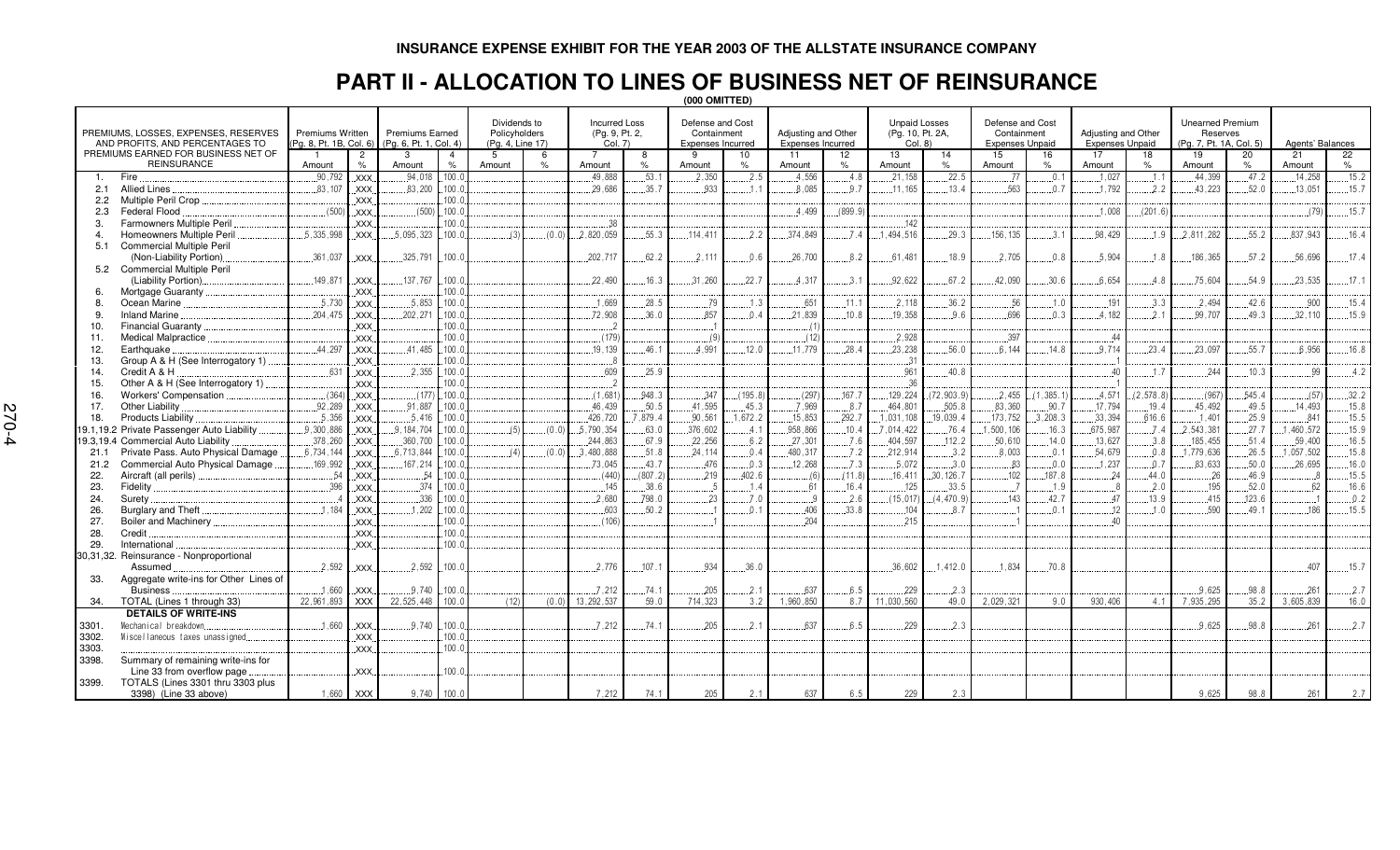# **PART II - ALLOCATION TO LINES OF BUSINESS NET OF REINSURANCE (continued) (000 OMITTED)**

|                      |                                                                         |              |                                                                                             |              |                                                                         |              |                                                                                                                                  |              | ו וואו טטטן (ט                                                  |                                                                                |                     |                                                            |            |                                                                                 |            |                                                                                       |               |                                                                  |                     |                             |                |
|----------------------|-------------------------------------------------------------------------|--------------|---------------------------------------------------------------------------------------------|--------------|-------------------------------------------------------------------------|--------------|----------------------------------------------------------------------------------------------------------------------------------|--------------|-----------------------------------------------------------------|--------------------------------------------------------------------------------|---------------------|------------------------------------------------------------|------------|---------------------------------------------------------------------------------|------------|---------------------------------------------------------------------------------------|---------------|------------------------------------------------------------------|---------------------|-----------------------------|----------------|
|                      | PREMIUMS, LOSSES, EXPENSES, RESERVES<br>AND PROFITS, AND PERCENTAGES TO |              | Commission and<br><b>Brokerage Expenses</b><br>Incurred<br>(IEE Pt. 1. Line 2.8.<br>Col. 2) |              | Taxes, Licenses & Fees<br>Incurred<br>(IEE Pt. 1. Line 20.5.)<br>Col. 4 |              | Other Acquisitions, Field<br>Supervision, and<br><b>Collection Expenses</b><br>ncurred (IEE Pt. 1. Line<br>25 minus 2.8, Col. 2) |              | General Expenses<br>Incurred<br>(IEE Pt. 1, Line 25,<br>Col. 3) | Other Income Less<br><b>Other Expenses</b><br>(Pg. 4, Line 15<br>minus Line 5) |                     | Pre-Tax Profit or Loss<br>Excluding All<br>Investment Gain |            | <b>Investment Gain</b><br>On Funds Attributable<br>to Insurance<br>Transactions |            | Profit or Loss Excludina<br>Investment Gain<br>Attributable to Capital<br>and Surplus |               | <b>Investment Gain</b><br>Attributable to<br>Capital and Surplus |                     | <b>Total Profit or Loss</b> |                |
|                      | PREMIUMS EARNED FOR BUSINESS<br>NET OF REINSURANCE                      | 23<br>Amount | 24<br>$\frac{1}{2}$                                                                         | 25<br>Amount | 26<br>$\%$                                                              | 27<br>Amount | 28<br>$\%$                                                                                                                       | 29<br>Amount | 30<br>$\%$                                                      | 31<br>Amount                                                                   | 32<br>$\frac{1}{2}$ | 33<br>Amount                                               | 34<br>$\%$ | 35<br>Amount                                                                    | 36<br>$\%$ | 37<br>Amount                                                                          | 38<br>$\%$    | 39<br>Amount                                                     | 40<br>$\frac{9}{6}$ | 41<br>Amount                | 42<br>$\%$     |
|                      | Fire                                                                    | 8.976        | .9.5                                                                                        | .4.005       | 4.3                                                                     | .3.637       | 3.9                                                                                                                              | .4.917       | .5.2                                                            | .1.191                                                                         | 1.3                 | .16.881                                                    | .18.0      | 2.736                                                                           | 2.9        | .19.616                                                                               | .20.9         | .4.306                                                           | .4.6                | .23.922                     | .25.4          |
| 2.1                  | Allied Lines                                                            | .9,323       | .11.2                                                                                       | .7.877       | 9.5                                                                     | .3.737       | 4.5                                                                                                                              | .4.185       | .5.0                                                            | .953                                                                           | .1.1                | .20.328                                                    | 24.4       | 649                                                                             | 0.8        | .20,977                                                                               | .25.2         | .2.913                                                           | 3.5                 | .23.890                     | .28.7          |
|                      | Multiple Peril Crop                                                     |              |                                                                                             |              |                                                                         |              |                                                                                                                                  |              |                                                                 |                                                                                |                     |                                                            |            |                                                                                 |            |                                                                                       |               |                                                                  |                     |                             |                |
| $2.2^{\circ}$<br>2.3 | Federal Flood                                                           | (270)        | 54.0                                                                                        | 976          | (195.2)                                                                 | (6.507)      | .1.301.4                                                                                                                         | (3.332)      | .666.4                                                          | .462                                                                           | (92.5)              | .4.596                                                     | (919.1     | (1.333)                                                                         | .266.6     | 3.263                                                                                 | (652.6)       |                                                                  | (0.0)               | .3.263                      | (652.6)        |
|                      | Farmowners Multiple Peril                                               |              |                                                                                             |              |                                                                         |              |                                                                                                                                  |              |                                                                 |                                                                                |                     |                                                            |            |                                                                                 |            |                                                                                       |               |                                                                  |                     |                             |                |
| 3.                   | Homeowners Multiple Peril                                               | .680,029     | .13.3                                                                                       | 140,391      | 2.8                                                                     | .258,848     | .5.                                                                                                                              | .208.054     | .4.1                                                            | .40.830                                                                        | 0.8                 | (38)<br>.539.516                                           | .10.6      | .186.983                                                                        | .3.7       | (30)<br>.726,499                                                                      | .14.3         | .252,317                                                         | .5.0                | (27)<br>.978.817            | .19.2          |
| 5.1                  | Commercial Multiple Peril (Non-Liability                                |              |                                                                                             |              |                                                                         |              |                                                                                                                                  |              |                                                                 |                                                                                |                     |                                                            |            |                                                                                 |            |                                                                                       |               |                                                                  |                     |                             |                |
|                      | Portion)                                                                | .46.817      | 14.4                                                                                        | .9.835       | .3.0                                                                    | .15.500      | 4.8                                                                                                                              | .25,359      | .7.8                                                            | .3.337                                                                         | .1.0                | 89                                                         | 0.0        | 2.726                                                                           | 0.8        | .2.816                                                                                | .0.9          | .11,696                                                          | .3.6                | .14.512                     | .4.5           |
|                      | Commercial Multiple Peril (Liability Portion)                           | .19,090      | 13.9                                                                                        | 3.630        | 2.6                                                                     | 6.100        | 4.4                                                                                                                              | 9.730        | 7.1                                                             | 12                                                                             | 0.0                 | 41.163                                                     | 29.9       | 4.625                                                                           | 3.4        | 45.788                                                                                | 33.2          | .6,125                                                           | 4.4                 | 51.913                      | .37.7          |
| 6                    |                                                                         |              |                                                                                             |              |                                                                         |              |                                                                                                                                  |              |                                                                 |                                                                                |                     |                                                            |            |                                                                                 |            |                                                                                       |               |                                                                  |                     |                             |                |
| 8                    |                                                                         | .732         | .12.5                                                                                       | 142          | 2.4                                                                     | 274          | 4.7                                                                                                                              | 496          | 8.5                                                             |                                                                                |                     | 1.810                                                      | .30.9      | .213                                                                            | 3.6        | .2.022                                                                                | .34.6         | .288                                                             | 4.9                 | .2.311                      | .39.5          |
| 9                    | Inland Marine                                                           | .38.758      | .19.2                                                                                       | 4.486        | .2.2                                                                    | .11.108      | .5.5                                                                                                                             | .11.978      | .5.9                                                            | 118                                                                            | 0.1                 | .40.457                                                    | .20.0      | .3.717                                                                          | .1.8       | .44.174                                                                               | .21.8         | .9.229                                                           | .4.6                | .53.402                     | .26.4          |
| 10.                  | Financial Guaranty                                                      |              |                                                                                             |              |                                                                         |              |                                                                                                                                  |              |                                                                 | 1.958                                                                          |                     | 1,955                                                      |            |                                                                                 |            | .1.956                                                                                |               |                                                                  |                     | 1.956                       |                |
| 11.                  | Medical Malpractice                                                     |              |                                                                                             |              |                                                                         |              |                                                                                                                                  |              |                                                                 |                                                                                |                     | .200                                                       |            | 236                                                                             |            | .436                                                                                  |               | .83                                                              |                     | .519                        |                |
| 12.                  | Earthquake                                                              | .9.012       | 21.7                                                                                        | 864          | .2.1                                                                    | 2.233        | 5.4                                                                                                                              | .2.216       | 5.3                                                             | .282                                                                           | 0.7                 | (8.467)                                                    | (20.4)     | .2.952                                                                          | 7.1        | (5.515)                                                                               | (13.3)        | .2.708                                                           | 6.5                 | (2.807)                     | (6.8)          |
| 13.                  | Group A & H (See Interrogatory 1)                                       |              |                                                                                             |              |                                                                         |              |                                                                                                                                  |              |                                                                 |                                                                                |                     | (8)                                                        |            |                                                                                 |            | -6                                                                                    |               |                                                                  |                     |                             |                |
| 14.                  | Credit A & H                                                            | .1.117       | 47.4                                                                                        | (5)          | (0.2)                                                                   |              |                                                                                                                                  | .591         | .25.1                                                           |                                                                                |                     | .42                                                        | 1.8        | (195)                                                                           | (8.3)      | (153)                                                                                 | (6.5)         | .270                                                             | .11.5               | 117                         | .5.0           |
| 15.                  | Other A & H (See Interrogatory 1).                                      |              |                                                                                             |              |                                                                         |              |                                                                                                                                  |              |                                                                 |                                                                                |                     | (2)                                                        |            |                                                                                 |            |                                                                                       |               |                                                                  |                     |                             |                |
|                      |                                                                         |              | (0.6)                                                                                       | .21          | (11.9)                                                                  |              |                                                                                                                                  |              |                                                                 |                                                                                | .1.1                | .1.430                                                     | (806.7)    | .8.975                                                                          | (5,063.2)  | .10.404                                                                               | (5.869.9)     | .3.145                                                           | (1.774.0)           | .13.549                     | (7.643.9)      |
| 16.<br>17.           | Other Liability                                                         | .14.629      | .15.9                                                                                       | 2.439        | .2.7                                                                    | 5.376        | .5.9                                                                                                                             | .15.196      | .16.5                                                           | (2)<br>(381)                                                                   | (0.4)               | (42, 138)                                                  | (45.9)     | .38,445                                                                         | .41.8      | (3,693)                                                                               | (4.0)         | .17.233                                                          | .18.8               | .13.541                     | .14.7          |
| 18.                  | Products Liability                                                      | .397         | .7.3                                                                                        | .74          | .1.4                                                                    | .94          | .1.7                                                                                                                             | 185          | .3.4                                                            |                                                                                | (0.1)               | (528, 473)                                                 | (9,758.3)  | .65.596                                                                         | 1,211.2    | (462, 877)                                                                            | (8, 547.0)    | .23,139                                                          | .427.3              | (439.738)                   | (8, 119.8)     |
|                      |                                                                         | 1.107.624    | .12.1                                                                                       | .253,476     | 2.8                                                                     | 439.673      | 4.8                                                                                                                              | .501,392     | 5.5                                                             | (6)<br>96.819                                                                  | 1.1                 | (146.458)                                                  | (1.6)      | .627.043                                                                        | 6.8        | 480,585                                                                               | .5.2          | .507.931                                                         | .5.5                | .988,516                    | .10.8          |
|                      | Commercial Auto Liability                                               | .42,647      | .11.8                                                                                       | .10,894      | .3.0                                                                    | .10, 302     |                                                                                                                                  | .32,016      | 8.9                                                             | .2,376                                                                         | 0.7                 | (27, 205)                                                  | (7.5)      | .34,556                                                                         | .9.6       | .7,351                                                                                |               | .24,689                                                          | .6.8                | .32,040                     | .8.9           |
| 19.3,19.4<br>21.1    | Private Pass. Auto Physical Damage                                      | .805, 205    | .12.0                                                                                       | 180,639      | 2.7                                                                     | 318,966      | .2.9<br>.4.8                                                                                                                     | .380,663     | 5.7                                                             | .79,292                                                                        | .1.2                | , 122, 348                                                 | 16.7       | (14, 508)                                                                       | (0.2)      | 1, 107, 840                                                                           | .2.0<br>.16.5 | .188,067                                                         | .2.8                | 1,295,906                   | .19.3          |
| 21.2                 | Commercial Auto Physical Damage                                         | 19,373       | .11.6                                                                                       | 4.109        | 2.5                                                                     | 4.890        | 2.9                                                                                                                              | 16,384       | 9.8                                                             | .1.231                                                                         | 0.7                 | 37,900                                                     | .22.7      | .785                                                                            | 0.5        | .38,685                                                                               | .23.1         | .5.387                                                           | .3.2                | 44,072                      | 26.4           |
| 22.                  |                                                                         |              | .12.0                                                                                       |              | 2.3                                                                     |              | .5.6                                                                                                                             |              | .7.0                                                            |                                                                                | .1.7                | .268                                                       | .491.3     | .1.127                                                                          | 2.069.5    | .1.395                                                                                | 2.560.8       | .397                                                             | 728.8               | .1.792                      | .3.289.6       |
| 23.                  | Fidelity.                                                               | .49          | .13.0                                                                                       |              | 2.5                                                                     | .12          | 3.2                                                                                                                              | .25          | .6.6                                                            |                                                                                | .1.0                | .72                                                        | .19.2      | .12                                                                             | .3.1       | .83                                                                                   | .22.3         | .18                                                              | 4.7                 | .101                        | 27.0           |
| 24.                  | Suretv.                                                                 |              |                                                                                             |              |                                                                         |              |                                                                                                                                  | (10)         | (3.1)                                                           |                                                                                | (0.8)               | (2, 369)                                                   | (705.3)    | (908)                                                                           | (270.4)    | (3.277)                                                                               | (975.7)       | (376)                                                            | (111.9)             | (3.653)                     | (1.087.6)      |
| 26.                  | Burglary and Theft.                                                     | .107         | 8.9                                                                                         | 229          | 19.0                                                                    | 12           | 1.0                                                                                                                              | 23           | 1.9                                                             |                                                                                | 0.3                 | (175)                                                      | (14.5)     | 17                                                                              | 1.4        | (158)                                                                                 | (13.1)        | .55                                                              | 4.5                 | (103)                       | $\ldots$ (8.6) |
| 27.                  |                                                                         | 47           |                                                                                             | .37          |                                                                         | 52           |                                                                                                                                  | .119         |                                                                 |                                                                                |                     | (350)                                                      |            |                                                                                 |            | (343)                                                                                 |               |                                                                  |                     | (337)                       |                |
| 28.                  | Credit                                                                  |              |                                                                                             | (344)        |                                                                         |              |                                                                                                                                  |              |                                                                 |                                                                                |                     | ,339                                                       |            |                                                                                 |            | 339                                                                                   |               |                                                                  |                     | .339                        |                |
| 29.                  | International                                                           |              |                                                                                             |              |                                                                         |              |                                                                                                                                  |              |                                                                 |                                                                                |                     |                                                            |            |                                                                                 |            |                                                                                       |               |                                                                  |                     |                             |                |
| 30,31,32.            | Reinsurance - Nonproportional Assumed                                   |              |                                                                                             |              |                                                                         |              |                                                                                                                                  |              |                                                                 |                                                                                |                     | (1.118)                                                    | (43.1)     | 2.532                                                                           | 97.7       | 1.413                                                                                 | .54.5         | .950                                                             | .36.7               | .2.363                      | .91.2          |
| 33.                  | Aggregate write-ins for Other Lines of                                  |              |                                                                                             |              |                                                                         |              |                                                                                                                                  |              |                                                                 |                                                                                |                     |                                                            |            |                                                                                 |            |                                                                                       |               |                                                                  |                     |                             |                |
|                      | Business                                                                | .330         | 3.4                                                                                         | .259         | 2.7                                                                     |              |                                                                                                                                  | .1.327       | .13.6                                                           |                                                                                | (0.1)               | (238)                                                      | (2.4)      | .329                                                                            | .3.4       | .91                                                                                   | 0.9           | .1.082                                                           | .11.1               | .1.173                      | .12.0          |
| 34.                  | TOTAL (Lines 1 through 33)                                              | 2.803.998    | 12.4                                                                                        | 624.044      | 2.8                                                                     | 1.074.312    | 4.8                                                                                                                              | 1.211.522    | 5.4                                                             | 228,478                                                                        | 1.0                 | 1.072.353                                                  | 48         | 967.329                                                                         | 4.3        | 2.039.682                                                                             | 9.1           | 1.061.664                                                        | 4.7                 | 3.101.346                   | 13.8           |
|                      | <b>DETAILS OF WRITE-INS</b>                                             |              |                                                                                             |              |                                                                         |              |                                                                                                                                  |              |                                                                 |                                                                                |                     |                                                            |            |                                                                                 |            |                                                                                       |               |                                                                  |                     |                             |                |
| 3301.                | Mechanical breakdown.                                                   | .330         | 3.4                                                                                         | .33          | 0.3                                                                     |              |                                                                                                                                  | .1.327       | .13.6                                                           | (7)                                                                            | (0.1)               | (12)                                                       | (0.1)      | .329                                                                            | 3.4        | .317                                                                                  | 3.3           | .1.082                                                           | .11.1               | .1.400                      | 14.4           |
| 3302.                | Miscellaneous taxes unassigned.                                         |              |                                                                                             | 226          |                                                                         |              |                                                                                                                                  |              |                                                                 |                                                                                |                     | (226)                                                      |            |                                                                                 |            | (226)                                                                                 |               |                                                                  |                     | (226)                       |                |
|                      |                                                                         |              |                                                                                             |              |                                                                         |              |                                                                                                                                  |              |                                                                 |                                                                                |                     |                                                            |            |                                                                                 |            |                                                                                       |               |                                                                  |                     |                             |                |
| 3303.<br>3398.       | Summary of remaining write-ins for Line 33 from overflow                |              |                                                                                             |              |                                                                         |              |                                                                                                                                  |              |                                                                 |                                                                                |                     |                                                            |            |                                                                                 |            |                                                                                       |               |                                                                  |                     |                             |                |
|                      |                                                                         |              |                                                                                             |              |                                                                         |              |                                                                                                                                  |              |                                                                 |                                                                                |                     |                                                            |            |                                                                                 |            |                                                                                       |               |                                                                  |                     |                             |                |
| 3399.                | page<br>TOTALS (Lines 3301 thru 3303 plus 3398) (Line 33                |              |                                                                                             |              |                                                                         |              |                                                                                                                                  |              |                                                                 |                                                                                |                     |                                                            |            |                                                                                 |            |                                                                                       |               |                                                                  |                     |                             |                |
|                      | above)                                                                  | 330          | 3.4                                                                                         | 259          | 2.7                                                                     |              |                                                                                                                                  | 1.327        | 13.6                                                            | (7)                                                                            | (0.1)               | (238)                                                      | (2.4)      | 329                                                                             | 3.4        | 91                                                                                    | 0.9           | 1.082                                                            | 11.1                | 1.173                       | 12.0           |
|                      |                                                                         |              |                                                                                             |              |                                                                         |              |                                                                                                                                  |              |                                                                 |                                                                                |                     |                                                            |            |                                                                                 |            |                                                                                       |               |                                                                  |                     |                             |                |

NOTE: THE ALLOCATION OF INVESTMENT INCOME FROM CAPITAL AND SURPLUS BY LINE OF BUSINESS MAY NOT ACCURATELY REFLECT THE PROFITABILITY OF A PARTICULAR LINE FOR USE IN THE RATE MAKING PROCESS.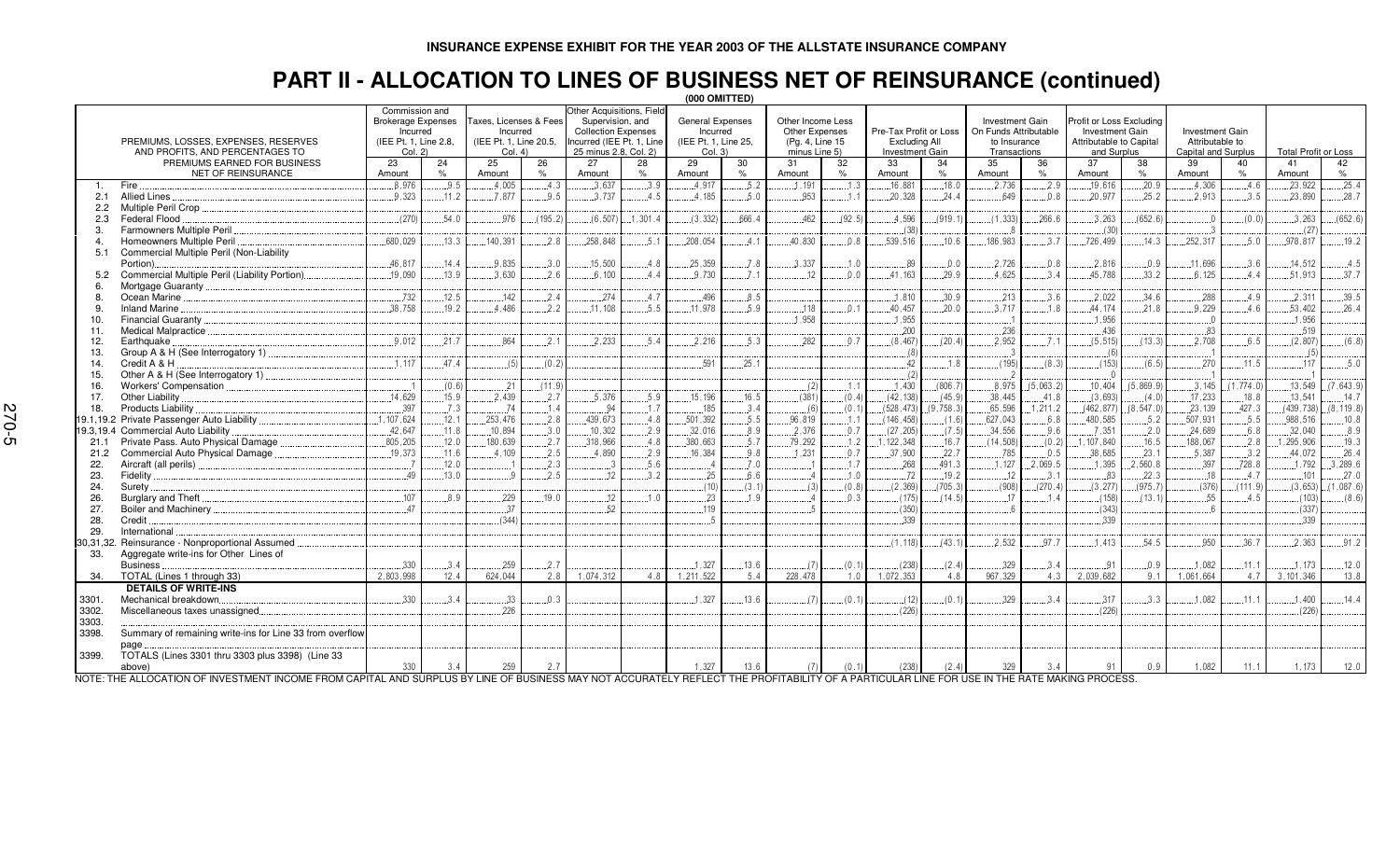### **INSURANCE EXPENSE EXHIBIT FOR THE YEAR 2003 OF THE ALLSTATE INSURANCE COMPANY**

### **PART III - ALLOCATION TO LINES OF DIRECT BUSINESS WRITTEN**

|                  |                                            |                         |                |                        |                |               |               |                      |          | (000 OMITTED)            |                |                          |         |                      |          |                         |            |                        |           |                         |        |                  |       |
|------------------|--------------------------------------------|-------------------------|----------------|------------------------|----------------|---------------|---------------|----------------------|----------|--------------------------|----------------|--------------------------|---------|----------------------|----------|-------------------------|------------|------------------------|-----------|-------------------------|--------|------------------|-------|
|                  |                                            | <b>Premiums Written</b> |                | <b>Premiums Earned</b> |                |               |               | <b>Incurred Loss</b> |          | Defense and              |                |                          |         | <b>Unpaid Losses</b> |          | Defense and             |            |                        |           |                         |        |                  |       |
|                  | PREMIUMS. LOSSES. EXPENSES. RESERVES       | (Pg. 8, Pt. 1B,         |                | (Sch. T, Line 58,      |                | Dividends to  |               | (Sch. T. Line 58.    |          | <b>Cost Containment</b>  |                | Adjusting and Other      |         | (Sch. T. Line 58.    |          | <b>Cost Containment</b> |            | Adjusting and Other    |           | <b>Unearned Premium</b> |        |                  |       |
|                  | AND PROFITS, AND PERCENTAGES TO            | Col. 1)                 |                | Col. 3)                |                | Policyholders |               | Col. 6)              |          | <b>Expenses Incurred</b> |                | <b>Expenses Incurred</b> |         | Col. 7)              |          | <b>Expenses Unpaid</b>  |            | <b>Expenses Unpaid</b> |           | Reserves                |        | Agents' Balances |       |
|                  | PREMIUMS EARNED FOR DIRECT BUSINESS        |                         | $\overline{c}$ | 3                      | $\overline{4}$ | -5            | 6             | 7                    | 8        | 9                        | 10             | 11                       | 12      | 13                   | 14       | 15                      | 16         | 17                     | 18        | 19                      | 20     | 21               | 22    |
|                  | <b>WRITTEN</b>                             | Amount                  | $\%$           | Amount                 | $\%$           | Amount        | $\frac{9}{6}$ | Amount               | $\%$     | Amount                   | %              | Amount                   | %       | Amount               | %        | Amount                  | $\%$       | Amount                 | %         | Amount                  | $\%$   | Amount           | $\%$  |
| $\overline{1}$ . | Fire                                       | .58.174                 | XXX            | .65,426                | 100.0          |               |               | 33.655               | .51.4    | 1,289                    | 2.0            | 3,824                    | 5.8     | .12.522              | .19.1    | .363                    | 0.6        | .901                   | .1.4      | .28,576                 | .43.7  | 8,987            | .13.7 |
| 2.1              | <b>Allied Lines</b>                        | .35,502                 | <b>XXX</b>     | .40,293                | .100.0         |               |               | 16.785               | 41.7     | .120                     | 0.3            | 5.748                    | .14.3   | 5.929                | 14.7     | 173                     | 0.4        | 1.365                  | 3.4       | .17.396                 | 43.2   | 5.485            | .13.6 |
| 2.2              | Multiple Peril Crop                        |                         | <b>XXX</b>     |                        | 100.0          |               |               |                      |          |                          |                |                          |         |                      |          |                         |            |                        |           |                         |        |                  |       |
| 2.3              | Federal Flood                              | 169.436                 | <b>XXX</b>     | .164,770               | .100.c         |               |               | .61.068              | 37.1     | .2.949                   | 1.8            | 4.499                    | 2.7     | .16.648              | 10.1     |                         |            | .1,008                 | 0.6       | .85,251                 | 51.7   | 26.176           | .15.9 |
| 3.               | <b>Farmowners Multiple Peril</b>           |                         | <b>XXX</b>     |                        | 100.0          |               |               |                      |          |                          |                |                          |         |                      |          |                         |            |                        |           |                         |        |                  |       |
| $\overline{4}$   | Homeowners Multiple Peril                  | .3.401.797              | <b>XXX</b>     | .3.370.648             | .100.0         |               |               | .1.922.464           | 57.0     | .74.597                  | .2.2           | .254.637                 | 7.6     | .128.141             | 33.5     | .112.108                | 3.3        | .74.922                | .2.2      | .1.771.106              | 52.5   | 525.530          | .15.6 |
| 5.1              | <b>Commercial Multiple Peril</b>           |                         |                |                        |                |               |               |                      |          |                          |                |                          |         |                      |          |                         |            |                        |           |                         |        |                  |       |
|                  | (Non-LiabilityPortion)                     | .340,535                | <b>XXX</b>     | .303,730               | .100.c         |               |               | .188,496             | 62.1     | .2.997                   | .1.0           | .26,577                  | 8.8     | 57,230               | .18.8    | .2.163                  | .0.7       | .5.888                 | .1.9      | .175,423                | .57.8  | .52.608          | .17.3 |
|                  | 5.2 Commercial Multiple Peril              |                         |                |                        |                |               |               |                      |          |                          |                |                          |         |                      |          |                         |            |                        |           |                         |        |                  |       |
|                  | (Liability Portion).                       | .149,845                | <b>XXX</b>     | 137,741                | 100.1          |               |               | .25.549              | .18.5    | .28.445                  | .20.7          | .4.936                   | 3.6     | 87.841               | 63.8     | .41,221                 | .29.9      | .6.634                 | 4.8       | .75,591                 | 54.9   | 23.149           | .16.8 |
|                  | Mortgage Guaranty                          |                         | <b>XXX</b>     |                        | 100.0          |               |               |                      |          |                          |                |                          |         |                      |          |                         |            |                        |           |                         |        |                  |       |
| 8                | Ocean Marine                               | .5.366                  | <b>XXX</b>     | .5.470                 | 100.0          |               |               | .1.517               | .27.7    | 47                       | .0.9           | .650                     | .11.9   | .327                 | 6.0      | .12                     | .0.2       | .156                   | .2.9      | .2.332                  | .42.6  | .829             | .15.2 |
| 9                | <b>Inland Marine</b>                       | 145.864                 | XXX.           | .146.994               | 100.0          |               |               | .56.825              | .38.7    | 21                       | 0 <sub>0</sub> | .18.850                  | .12.8   | .12.613              | 86       | 491                     | 0.3        | .3.736                 | .2.5      | .69.850                 | 47.5   | 22.534           | .15.3 |
| 10.              | <b>Financial Guaranty</b>                  |                         | <b>XXX</b>     |                        | 100.0          |               |               |                      |          |                          |                |                          |         |                      |          |                         |            |                        |           |                         |        |                  |       |
| 11.              | <b>Medical Malpractice</b>                 |                         | <b>XXX</b>     |                        | 100.1          |               |               |                      |          |                          |                | $\ldots$ (2              |         | .375                 |          | .50                     |            |                        |           |                         |        |                  |       |
| 12.              | Earthquake                                 | .32.421                 | <b>XXX</b>     | .31,251                | .100.0         |               |               | .18.871              | 60.4     | 4.946                    | .15.8          | .11.777                  | 37.7    | 22,658               | 72.5     | 6.067                   | 19.4       | 9.712                  | .31.1     | .16,835                 | .53.9  | .5.009           | .16.0 |
| 13.              | Group A & H (See Interrogatory 1)          |                         | <b>XXX</b>     |                        | 100.0          |               |               |                      |          |                          |                |                          |         |                      |          |                         |            |                        |           |                         |        |                  |       |
| 14.              | Credit A & H                               | .2.891                  | <b>XXX</b>     | .4.615                 | 100.1          |               |               | .1.491               | .32.3    |                          |                |                          |         | 3.799                | 82.3     |                         |            | 40                     | 0.9       | .244                    | 5.3    | 447              | 9.7   |
| 15.              | Other A & H (See Interrogatory 1).         |                         | <b>XXX</b>     |                        | 100.0          |               |               |                      |          |                          |                |                          |         |                      |          |                         |            |                        |           |                         |        |                  |       |
| 16.              | Workers' Compensation                      | (38)                    | <b>XXX</b>     | (110)                  | 100.0          |               |               | (156)                | .142.4   | .194                     | (177.3)        | 270                      | (246.1) | .55,654              | 50,777.8 | .1,346                  | (1, 227.6) | .3.498                 | (3.191.6) | (355)                   | .324.1 | . (6)            | 5.3   |
| 17.              | Other Liability                            | .78.329                 | <b>XXX</b>     | .79.011                | 100.0          |               |               | .63.649              | .80.6    | .35.918                  | .45.5          | 7.886                    | .10.0   | .303.258             | .383.8   | .66.956                 | 84.7       | 12,990                 | .16.4     | .38,304                 | .48.5  | .12.101          | .15.3 |
| 18.              | Products Liability                         | .2.904                  | <b>XXX</b>     | .2.964                 | .100.0         |               |               | .403.575             | 13,617.4 | .125,484                 | 1,234.1        | .12.232                  | .412.7  | .762,030             | 25,712.4 | 204,450                 | .6.898.5   | .17.317                | .584.3    | .1.401                  | .47.3  | .449             | .15.1 |
|                  | 19.1,19.2 Private Passenger Auto Liability | .5,499,124              | XXX.           | .5,467,522             | 100.0          |               |               | .3.347.722           | .61.2    | .311,868                 | .5.7           | .567,594                 | .10.4   | .5,003,353           | .91.5    | .1, 132, 271            | .20.7      | .494,042               | .9.0      | .1,410,364              | .25.8  | .849,538         | .15.5 |
|                  | 19.3,19.4 Commercial Auto Liability        | .198,406                | XXX.           | .181,372               | .100.c         |               |               | .121,519             | .67.0    | .11,823                  | .6.5           | .12,924                  | .7.1    | .195,201             | .107.6   | .25,060                 | .13.8      | .7,585                 | .4.2      | .96,846                 | .53.4  | .30.651          | .16.9 |
| 21.1             | Private Pass. Auto Physical Damage         | .3.846.506              | XXX.           | .3,885,524             | 100.0          |               |               | .1.938.014           | .49.9    | .10.645                  | .0.3           | .291,820                 | .7.5    | .92,251              | .2.4     | 2.940                   | .0.1       | .39,562                | .1.0      | .931,060                | .24.0  | .594,232         | .15.3 |
| 21.2             | Commercial Auto Physical Damage            | .87.692                 | <b>XXX</b>     | .83,600                | .100.c         |               |               | .34,792              | .41.6    | .307                     | .0.4           | .6.085                   | .7.3    | .2.836               | 3.4      | 41                      | 0.0        | .728                   | .0.9      | .43,050                 | .51.5  | .13,547          | .16.2 |
|                  | Aircraft (all perils)                      | .52                     | <b>XXX</b>     | .52                    | 100.1          |               |               |                      | (96.5)   | 47                       | .89.0          |                          | (9.8)   | .42                  | .79.9    | 42                      | .80.1      |                        |           | .26                     | 48.7   |                  | .15.2 |
| 22.              |                                            |                         | <b>XXX</b>     | .374                   | 100.1          |               |               | (51)                 | .28.0    |                          |                | (5)                      | 16.4    |                      |          |                         |            | - 6                    | .1.6      |                         | .52.0  |                  | .16.4 |
| 23.              | Fidelity.                                  | .396                    |                |                        |                |               |               | 105                  |          |                          | .0.1           | .61                      |         | 8                    | .2.1     | 81                      | .0.1       |                        | 10.2      | .195                    | 123.7  | .61              |       |
| 24.              | Surety                                     |                         | <b>XXX</b>     | .336                   | 100.1<br>100.0 |               |               | 37                   | .11.0    | (1)                      | (0.4)          |                          | .1.7    | 283                  | 84.3     |                         | 24.2       | .34                    |           | 415                     |        |                  | .0.2  |
| 26.              | <b>Burglary and Theft</b>                  | 1.126                   | <b>XXX</b>     | .1.150                 |                |               |               | 593                  | 51.6     |                          |                | 406                      | 35.3    | .99                  | 8.6      |                         |            | 12                     | .1.0      | 557                     | 48.5   | 174              | .15.1 |
| 27.              | Boiler and Machinery                       | 1.576                   | <b>XXX</b>     | 1,504                  | 100.0          |               |               | 177                  | .11.8    |                          | 0.1            | 205                      | .13.6   | 221                  | 14.7     |                         | 0.0        | 39                     | 2.6       | 789                     | 52.4   | 243              | .16.2 |
| 28.              | Credit                                     |                         | <b>XXX</b>     |                        | 100.0          |               |               |                      |          |                          |                |                          |         |                      |          |                         |            |                        |           |                         |        |                  |       |
| 29.              | International                              |                         | <b>XXX</b>     |                        | 100.1          |               |               |                      |          |                          |                |                          |         |                      |          |                         |            |                        |           |                         |        |                  |       |
| 33.              | Aggregate write-ins for Other Lines of     |                         |                |                        |                |               |               |                      |          |                          |                |                          |         |                      |          |                         |            |                        |           |                         |        |                  |       |
|                  | <b>Business</b>                            | 1.596                   | <b>XXX</b>     | .8.625                 | 100.0          |               |               | 6.744                | .78.2    | .184                     | .2.1           | .594                     | 6.9     | 218                  | 2.5      |                         |            |                        |           | 8.738                   | .101.3 | 247              | 2.9   |
| 34.              | TOTAL (Lines 1 through 33)                 | 14.059.507              | <b>XXX</b>     | 13,982,864             | 100.0          |               |               | 8.243.442            | 59.0     | 611.883                  | 4.4            | 1,231,573                | 8.8     | 7.763.536            | 55.5     | 1,595,836               | 11.4       | 680.181                | 4.9       | 4,773,994               | 34.1   | 2.171.998        | 15.5  |
|                  | <b>DETAILS OF WRITE-INS</b>                |                         |                |                        |                |               |               |                      |          |                          |                |                          |         |                      |          |                         |            |                        |           |                         |        |                  |       |
| 3301.            | Mechanical breakdown.                      | .1.596                  | <b>XXX</b>     | .8.625                 | .100.0         |               |               | 6.744                | .78.2    | .184                     | .2.1           | .594                     | 6.9     | .218                 | .2.5     |                         |            |                        |           | 8.738                   | .101.3 | 247              | .2.9  |
| 3302.            |                                            |                         | <b>XXX</b>     |                        | 100.0          |               |               |                      |          |                          |                |                          |         |                      |          |                         |            |                        |           |                         |        |                  |       |
| 3303.            | Miscellaneous taxes unassigned             |                         | <b>XXX</b>     |                        | 100.0          |               |               |                      |          |                          |                |                          |         |                      |          |                         |            |                        |           |                         |        |                  |       |
| 3398.            | Summary of remaining write-ins for         |                         |                |                        |                |               |               |                      |          |                          |                |                          |         |                      |          |                         |            |                        |           |                         |        |                  |       |
|                  | Line 33 from overflow page                 |                         | <b>XXX</b>     |                        | 100.0          |               |               |                      |          |                          |                |                          |         |                      |          |                         |            |                        |           |                         |        |                  |       |
| 3399.            | TOTALS (Lines 3301 thru 3303 plus          |                         |                |                        |                |               |               |                      |          |                          |                |                          |         |                      |          |                         |            |                        |           |                         |        |                  |       |
|                  | 3398) (Line 33 above)                      |                         | 1,596 XXX      | 8,625                  | 100.0          |               |               | 6.744                | 78.2     | 184                      | 2.1            | 594                      | 6.9     | 218                  | 2.5      |                         |            |                        |           | 8,738                   | 101.3  | 247              | 2.9   |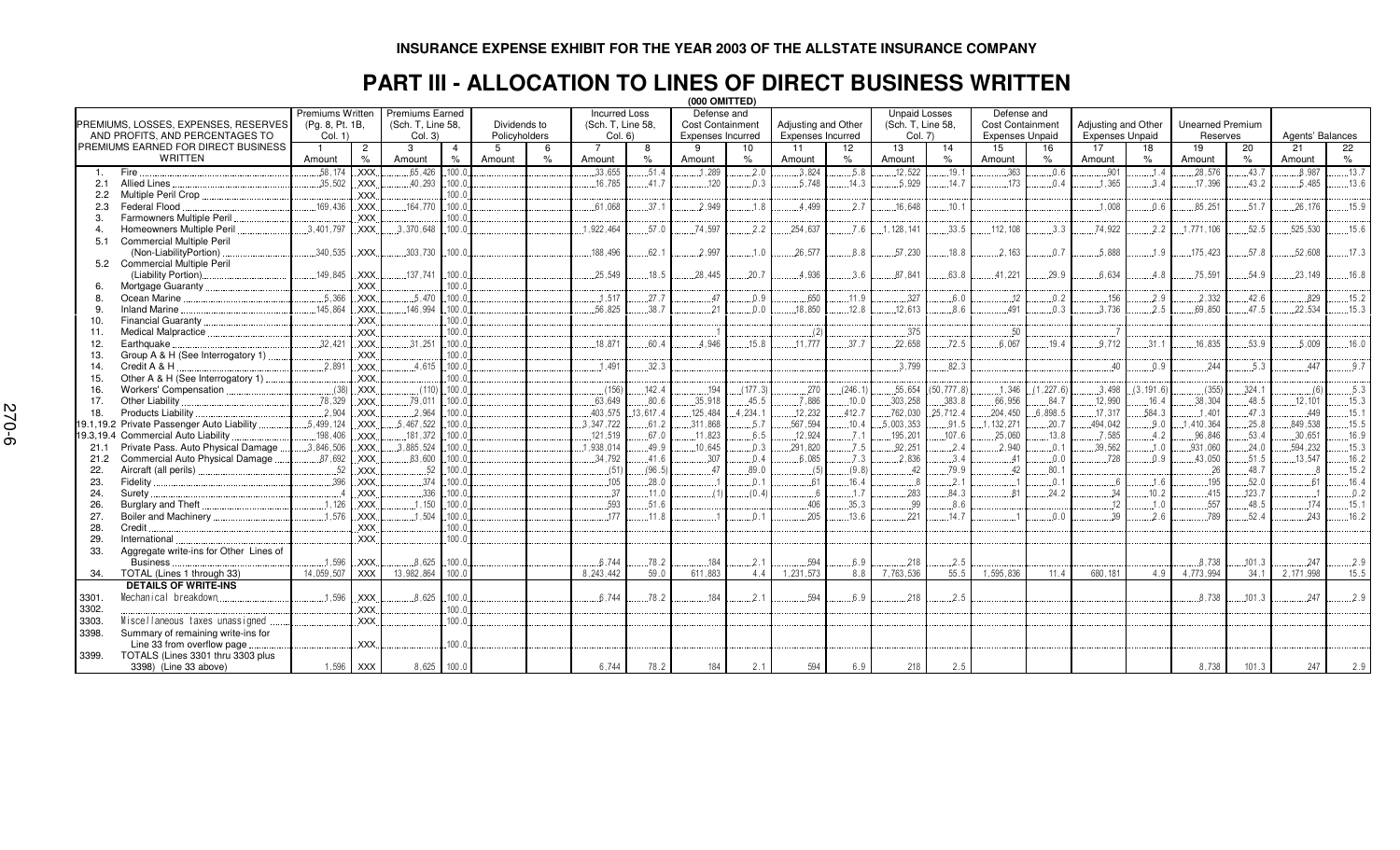## **PART III - ALLOCATION TO LINES OF DIRECT BUSINESS WRITTEN (continued)**

**(000 OMITTED)**

| PREMIUMS, LOSSES, EXPENSES, RESERVES                                   | Commission and Brokerage<br>Expenses Incurred |       | Taxes, Licenses &<br>Fees Incurred |       | Other Acquisitions, Field<br>Supervision, and Collection<br>Expenses Incurred |       | General Expenses Incurred |       | Other Income Less Expenses |       | Pre-Tax Profit or Loss Excluding<br>All Investment Gain |             |  |
|------------------------------------------------------------------------|-----------------------------------------------|-------|------------------------------------|-------|-------------------------------------------------------------------------------|-------|---------------------------|-------|----------------------------|-------|---------------------------------------------------------|-------------|--|
| AND PROFITS, AND PERCENTAGES TO                                        | 23                                            | 24    | 25                                 | 26    | 27                                                                            | 28    | 29                        | 30    | 31                         | 32    | 33                                                      | 34          |  |
| PREMIUMS EARNED FOR DIRECT BUSINESS WRITTEN                            | Amount                                        | $\%$  | Amount                             | $\%$  | Amount                                                                        | $\%$  | Amount                    | $\%$  | Amount                     | %     | Amount                                                  | $\%$        |  |
| Fire<br>1.                                                             | 7,355                                         | .11.2 | .488                               | .2.3  | .3,170                                                                        | 4.8   | .4,504                    | 6.9   | .809                       | 1.2   | .10,951                                                 | .16.7       |  |
| Allied Lines.<br>2.1                                                   | 4.548                                         | 11.3  | 910                                | .2.3  | 1.887                                                                         | 4.7   | 2.821                     | 7.0   | .451                       | 1.1   | 7.926                                                   | .19.7       |  |
| 2.2                                                                    |                                               |       |                                    |       |                                                                               |       |                           |       |                            |       |                                                         |             |  |
| Federal Flood<br>2.3                                                   | (137)                                         | (0.1) | 976                                | 0.6   | (6, 507)                                                                      | (3.9) | (3, 332)                  | (2.0) | (35)                       | (0.0) | .105.220                                                | .63.9       |  |
| Farmowners Multiple Peril.<br>3.                                       |                                               |       |                                    |       |                                                                               |       |                           |       |                            |       |                                                         |             |  |
| Homeowners Multiple Peril<br>$\mathbf 4$                               | 402.894                                       | 12.0  | 90.437                             | 2.7   | .176,721                                                                      | .5.2  | .128,565                  | 3.8   | .34,052                    | .1.0  | .354,384                                                | .10.5       |  |
| Commercial Multiple Peril (Non-Liability Portion)<br>5.1               | .42,906                                       | 14.1  | .8,955                             | 2.9   | .14,743                                                                       | .4.9  | .21,269                   | 7.0   | .2,496                     | 0.8   | .282                                                    | .0.1        |  |
| Commercial Multiple Peril (Liability Portion)<br>5.2                   | .19.086                                       | 13.9  | 3.630                              | .2.6  | 6.098                                                                         | 4.4   | 9.898                     | .7.2  | 687                        | 0.5   | .40.786                                                 | .29.6       |  |
| 6.                                                                     |                                               |       |                                    |       |                                                                               |       |                           |       |                            |       |                                                         |             |  |
| 8.                                                                     | 651                                           | .11.9 | .133                               | 2.4   | .264                                                                          | .4.8  | .461                      | .8.4  | .121                       | .2.2  | .1.868                                                  | .34.2       |  |
| Inland Marine<br>9.                                                    | .17.765                                       | .12.1 | 3.893                              | .2.6  | .7,559                                                                        | .5.1  | 8.037                     | .5.5  | 1,626                      | 1.1   | .35,670                                                 | .24.3       |  |
| 10.                                                                    |                                               |       |                                    |       |                                                                               |       |                           |       |                            |       |                                                         |             |  |
| 11.                                                                    |                                               |       |                                    |       |                                                                               |       |                           |       |                            |       | $\overline{2}$                                          |             |  |
| Earthquake.<br>12.                                                     | 3.956                                         | .12.7 | 784                                | .2.5  | 1.751                                                                         | .5.6  | 1.465                     | .4.7  | 240                        | 0.8   | (12, 058)                                               | (38.6)      |  |
| 13.                                                                    |                                               |       |                                    |       |                                                                               |       |                           |       |                            |       |                                                         |             |  |
| Credit A & H<br>14.                                                    | 1.117                                         | 24.2  | (5)                                | (0.1) |                                                                               |       | 591                       | .12.8 |                            |       | 1.421                                                   | .30.8       |  |
| 15.                                                                    |                                               |       |                                    |       |                                                                               |       |                           |       |                            |       |                                                         |             |  |
| 16.                                                                    |                                               | (0.9) |                                    | (1.0) |                                                                               |       |                           | (0.8) |                            |       | (421)                                                   | .383.8      |  |
| Other Liability<br>17.                                                 | .9,565                                        | .12.1 | .2,025                             | .2.6  | .3,533                                                                        | .4.5  | 4,859                     | .6.1  | 327                        | .0.4  | (48,097)                                                | (60.9)      |  |
| 18.<br>Products Liability                                              | 397                                           | .13.4 | -74                                | 2.5   | .94                                                                           | 3.2   | .205                      | 6.9   |                            |       | (539,096)                                               | (18, 190.2) |  |
|                                                                        | .652,534                                      | 11.9  | .154.184                           | 2.8   | .292,459                                                                      | 5.3   | .296,712                  | 5.4   | .59,212                    | 1.1   | (96, 338)                                               | (1.8)       |  |
| 19.3,19.4 Commercial Auto Liability                                    | .22,492                                       | .12.4 | 4.974                              | .2.7  | .5,553                                                                        | .3.1  | .15.134                   | .8.3  | 287                        | .0.2  | (12, 761)                                               | (7.0)       |  |
| Private Pass. Auto Physical Damage<br>21.1                             | 457,509                                       | .11.8 | .107,445                           | .2.8  | .211,134                                                                      | .5.4  | .227,478                  | .5.9  | .46,561                    | .1.2  | .688,040                                                | .17.7       |  |
| Commercial Auto Physical Damage<br>21.2                                | 9.978                                         | .11.9 | .2.132                             | .2.5  | .2,614                                                                        | .3.1  | .7.650                    | .9.2  | 212                        | 0.3   | .20,254                                                 | .24.2       |  |
| 22.                                                                    |                                               | .12.5 |                                    | 2.4   | Ĵ.                                                                            | .5.8  |                           | .7.2  |                            | 14    | 48                                                      | .90.9       |  |
| 23.                                                                    | 49                                            | 13.0  | q                                  | 2.4   | .12                                                                           | 3.2   | .25                       | 6.6   |                            |       | 113                                                     | .30.1       |  |
| 24.<br>Surety                                                          |                                               |       |                                    |       |                                                                               |       |                           |       | (1)                        | (0.2) | 294                                                     | .87.5       |  |
| 26.                                                                    | .107                                          | 9.3   | 22                                 | 2.0   | .12                                                                           | .1.1  | .23                       | .2.0  |                            |       | (14)                                                    | (1.2)       |  |
| 27.                                                                    | 199                                           | 13.2  | 37                                 | 2.5   | 52                                                                            | 3.5   | 119                       | 7.9   |                            | 0.1   | 715                                                     | .47.6       |  |
| 28.<br>Credit                                                          |                                               |       |                                    |       |                                                                               |       |                           |       |                            |       |                                                         |             |  |
| International<br>29.                                                   |                                               |       |                                    |       |                                                                               |       |                           |       |                            |       |                                                         |             |  |
| Aggregate write-ins for Other Lines of Business<br>33.                 | .314                                          | 3.6   | .48                                | 0.6   |                                                                               |       | .1,162                    | .13.5 | .110                       | .1.3  | (312)                                                   | (3.6)       |  |
| TOTAL (Lines 1 through 33)<br>34.                                      | 1.653.292                                     | 11.8  | 382.154                            | 2.7   | 721, 154                                                                      | 5.2   | 727.649                   | 5.2   | 147.157                    | 1.1   | 558,875                                                 | 4.0         |  |
| <b>DETAILS OF WRITE-INS</b><br>Mechanical breakdown<br>3301.<br>3302.  | 314                                           | .3.6  | 32                                 | 0.4   |                                                                               |       | .1.162                    | .13.5 | .110                       | 1.3   | (295)                                                   | (3.4)       |  |
| Miscellaneous taxes unassigned<br>3303.                                |                                               |       | 17                                 |       |                                                                               |       |                           |       |                            |       | (17)                                                    |             |  |
| Summary of remaining write-ins for Line 33 from overflow page<br>3398. |                                               |       |                                    |       |                                                                               |       |                           |       |                            |       |                                                         |             |  |
| 3399.<br>TOTALS (Lines 3301 thru 3303 plus 3398) (Line 33 above)       | 314                                           | 3.6   | 48                                 | 0.6   |                                                                               |       | 1,162                     | 13.5  | 110                        | 1.3   | (312)                                                   | (3.6)       |  |